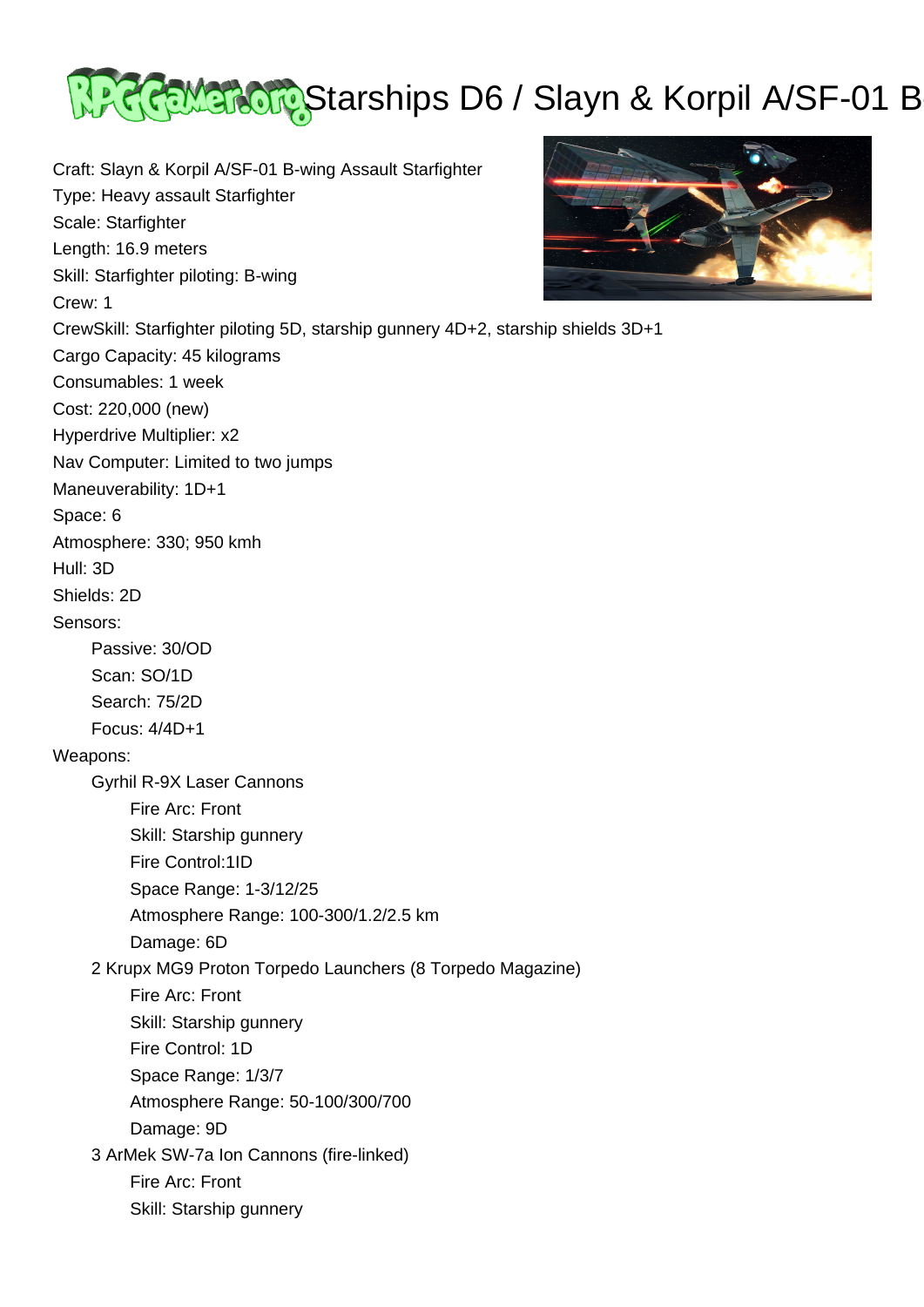Fire Control: 4D Space Range: 1-3/7/36 Atmosphere Range: 100-300/700/3.6 km Combined Damage: 4D Gyrhil 72 twin auto-blaster Fire Arc: Front Skill: Starship gunnery Fire Control: 2D Space Range: 1-8/25/40 Atmosphere Range: 100-800/2.5/4 km Damage: 3D

Rules: The B-wing features a very sophisticated but fragile gyroscopically-stabilized command pod, as well as a ranging mode for the laser cannon. If, for some reason, the laser is not operational, reduce all fire control codes by -1D.

The B-wing's stabilization system fails when it suffers heavy damage. In game terms, when the fighter is heavily damaged, a roll of 1-2 (used to determine which system is damaged) means the stabilization system has failed. Reduce all fire control codes by-1D (since the craft is no longer a stable weapons platform).

Sublight speed falls from 6 to 2 (atmosphere speed goes from 330; 950 kmh to 225; 650 kmh). These penalties are cumulative.

## **Components**

**Weapons:** {replaces the above laser cannons}

Standard Taim & Bak KX8 Laser Cannon: The default laser cannon/ion cannon combination on the B-wing is not often used, and is oftentimes replaced by the rotary cannon. {as above}

 Krupx Guided Rotary Cannon: The guided rotary cannon is rarely used on account of its reduced damage. While the auto-aim helps against mobile targets, your craft will have trouble turning while the cannon is firing. {Fire Control: +2D, Manueverability: -1D}

 Gyrhil EM-8V Auto-Aim Cannon: Identical to the default cannon, but causes less damage and has auto-aim. The auto-aim on the cannon helps when tracking mobile targets like TIE Interceptors, but this upgrade is situational at best. {Fire Control: 3D, Damage: 3D}

Krupx Rotary Cannon: The rotary cannon is most often seen used by players who enjoy headon attacks against enemy fighters, or by players in a dedicated anti-capital ship role. The rotary cannon sharply reduces your turning ability while firing, limiting its effectiveness in turning fights. {Fire Control: +1D, Manueverability: -1D< Damage: +1D}

**Countermeasures:** {Elite Pilots can choose to equip their fighter with one of the below}

 ArMek HM Seeker Warheads: Seeker Warheads, or sometimes called "flares", are the most common and flexible anti-missile countermeasure. TIE Fighters are often found turning and manoeuvring, making chaff less useful, and the sensor jammer only has a single use. {When used reduces enemy skill to attack the fighter with Missiles by 3D}

 Particle Burst: The Particle Burst is part of the default B-wing loadout. As B-wings are often attacked by a large number of missiles, and oftentimes fly in a straight line while bombing targets, chaff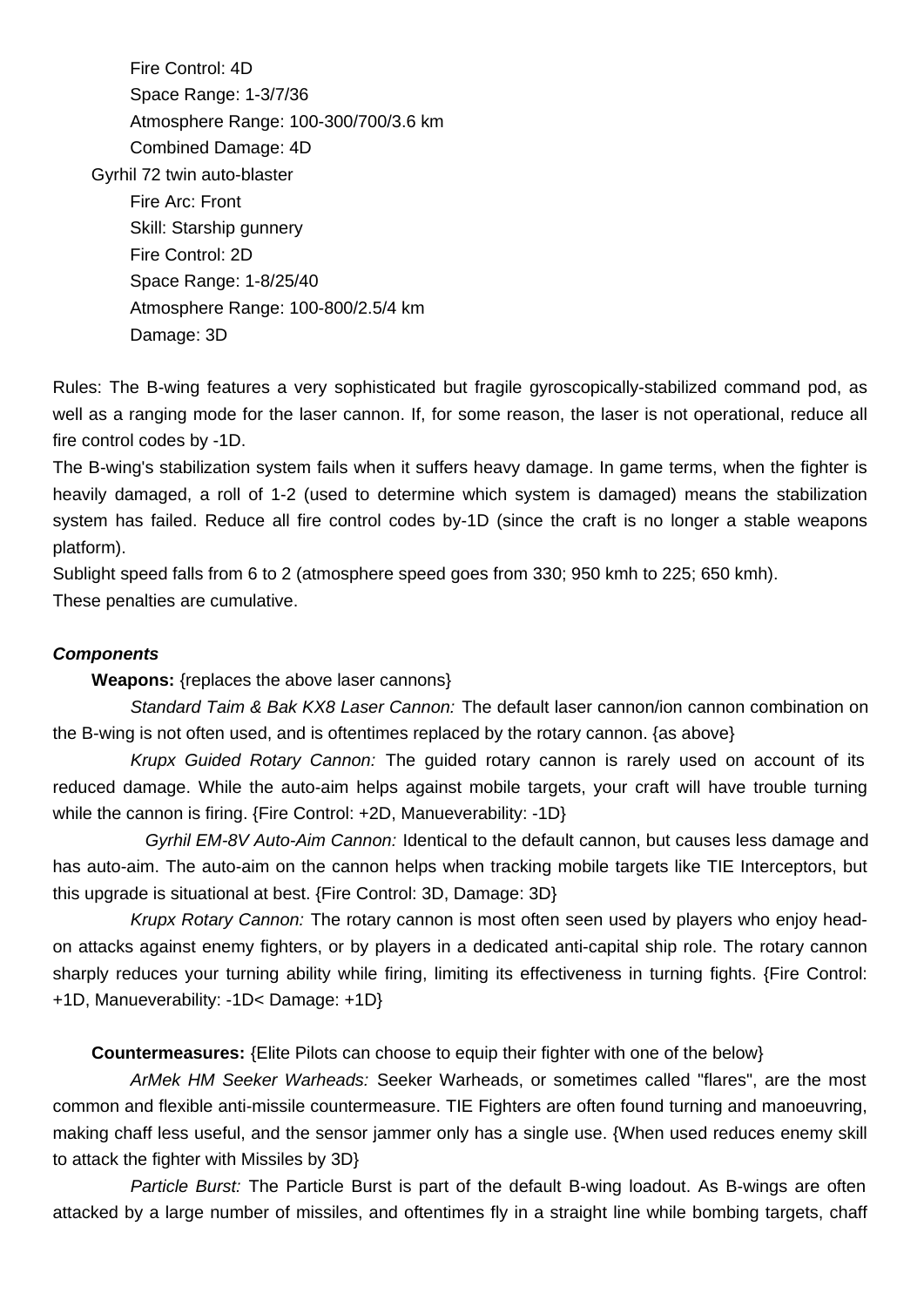can prove useful for them. {When used creates a cloud behind the fighter which reduces all skill with missiles by 3D, but only for weapons fires through the cloud}

 Melihat Sensor Jammer: The sensor jammer's short 4 second duration and single use make it not often used. Its biggest benefit is being able to shake missiles at any rate and from any direction. {A single use system, which stops any missile from hitting the fighter}

**Auxiliary:** {replaces the above Proton Torpedo weapon with two (left and right) Auxiliary systems}

 Krupx MG7-A Proton Torpedo: Standard Proton Torpedo, as B-Wings are normally equipped with. {as above but 4 Torpedo Magazine}

 Taim & Bak Ion Bomb: Ion bombs cause extra damage to shielding and can disable subsystems, but do not cause raw damage. Follow up attacks will be required to damage the targets. {Skill: Starship Gunnery: Ion Bomb, Scale: Capital, Fire Control: 0D, Space Range: 1/3/7, Atmospheric Range: 50-100/300/700m, Damage: 8D Ion Damage, Rate of Fire: 1, Ammo: 3}

 Arakyd PW-16 Proton Bomb: Proton bombs cause considerable damage to targets. {Skill: Starship Gunnery: Proton Bomb, Fire Control: 0D, Space Range: 1/2/4, Atmospheric Range: 50- 100/200/400m, Damage: 10D, Ammo 3}

 Czerka Seeker Mine: Drops a mine behind you. The mine locks onto and chases any enemy that gets too close. Mines are most effective in narrow corridors where enemies will have to run near them.. {Skill: Starship Gunnery: Seeker Mine, Fire Control: 5D (does not use pilots skill), Space Range: 3, Atmospheric Range: 300m, Damage: 6D, Ammo: 5 mines, mine is dropped behind the fighter, where it follows for up to 1 minutes until another vessel enters it's range, upon which it attacks using only it's Fire Control}

 Chempat Emergency Assault Shield: The Assault Shield, when activated, puts up a shield in front of you that blocks a large percentage of damage. It only lasts 3 seconds and sharply reduces your turning ability when active. It is best used therefore in head-on attacks against enemy players, or as additional protection when attacking an enemy capital ship. {a Single Use Force Shield, which provides adds 4D to shields for 1 round}

Quarrie Composite Beam Cannon: The composite beam cannon, is a powerful anti-capital ship weapon. While you can't alter your course with the beam active, it is more than capable of drilling through shields and hull to deal considerable damage - especially against enemy subsystems. {Scale: Capital, Space: 1-5/15/32, Atmosphere Range: 100-500/1.5/3.2km, Fire Control: 3D, Damage: 4D, Cannot Dodge attacks, Requires a 5 round cool down before using again}

Quarrie Composite Ion Beam Cannon: Unique to the B-wing, the Composite Ion Beam Cannon is identical to the standard beam cannon, but deals ion damage instead. This lets it slice through shielding quickly, or cause heavy damage to a flagship's power system. Equip with the standard beam cannon to become a one-man capital ship killing machine. {Scale: Capital, Space: 1-5/15/32, Atmosphere Range: 100-500/1.5/3.2km, Fire Control: 3D, Damage: 4D Ion Damage, Cannot Dodge attacks, Requires a 5 round cool down before using again}

Quarrie Gyro/Aux Control Module: Unique to the B-wing, this stabilizes the cockpit while the rest of the ship rotates around you. Equipping this also doubles the ammunition capacity of your remaining auxiliary. This lets you carry as many as 10 proton bombs, 20 ion bombs, or 12 ion torpedoes. In case your other auxiliary uses power instead (the two composite beam cannons or the assault shielding, for example), it will recharge 50% faster. (Basically the same as equipping the same auxiliary system twice)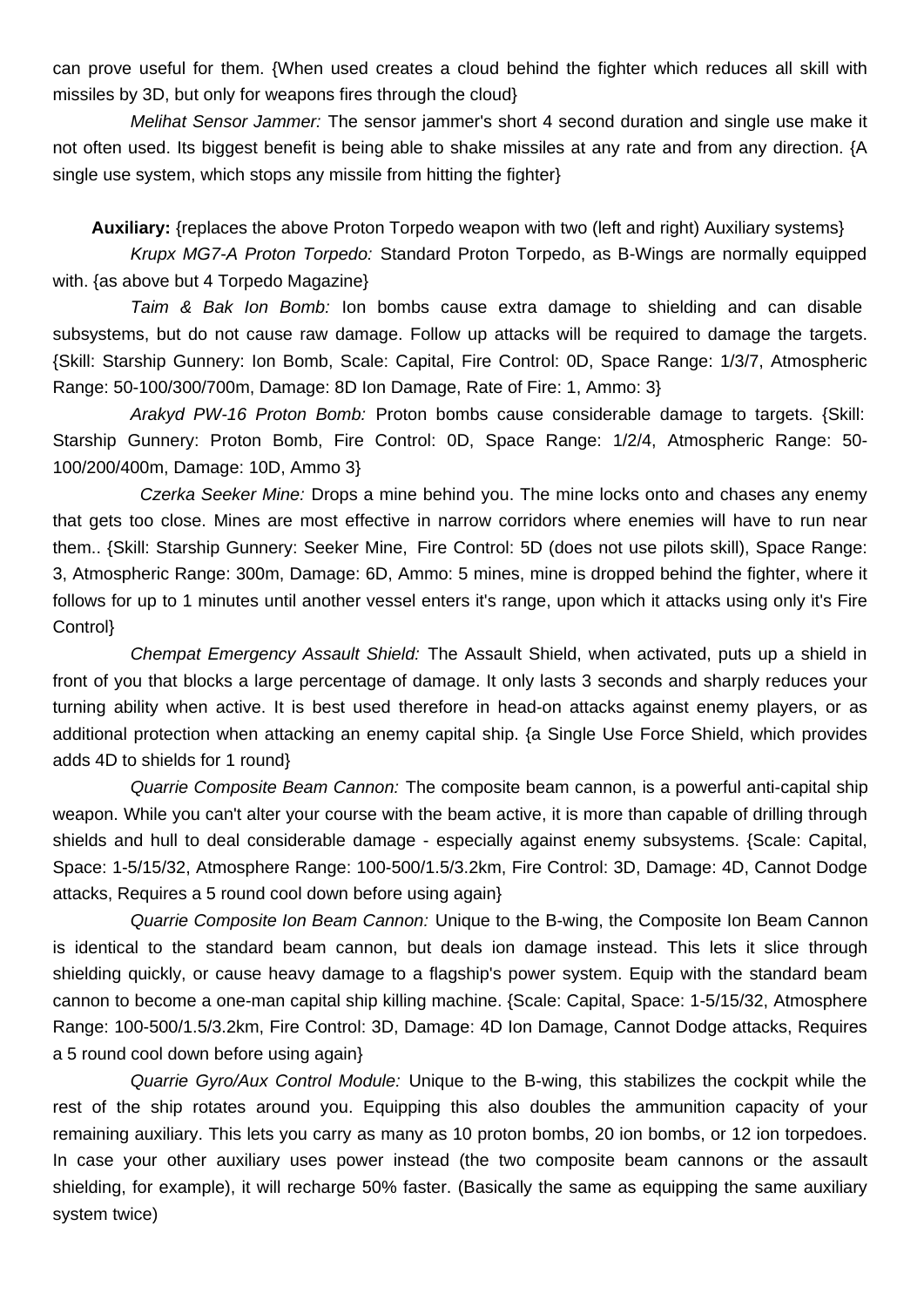**Hull:** {One of the below may be selected for specific missions}

Incom Ferroceramic Hull: The standard hull, with no strengths or weaknesses. {as above}

Fabritech Dampener Hull: Increases the amount of time an enemy needs to lock onto you. It is a situational upgrade for fighters, dependent on how often missiles lock onto you. {-1D to enemy Fire Control for Missiles}

 Carbanti Reflec Hull: Equipping this on an B-wing helps with approaching enemies from odd angles, with a moderate health reduction. Avoid head-on attacks, and stay close to the edges of the battle. Combine with Ion Torpedoes and Proton Torpedoes to sneak close to a Star Destroyer and cause heavy damage before being spotted.  $\{-1\}$  to Hull,  $\pm 3D$  to difficulty to detect the Fighter on Sensors}

 Chempat Deflector Hull: The deflector hull places more emphasis on your shields rather than your health. {-1D Hull, +2D Shields}

## **Engines:** {One of the below may be selected for specific missions}

 Incom Sublight Engine: The standard sublight engine with no benefits or drawbacks. {as above} Unstable Sublight Engine: This engine makes you lose a moderate amount of both health, but offers greatly increased acceleration and speed. What really makes this engine stand out, however, is the large explosion you create when you are shot down. Some pilots use this explosion as an anti-capital ship weapon, hoping to take out the capital ship's turrets when they die. {-1D Hull, +2 Speed, +1D Manoeuvrability, 7D Explosion when destroyed}

Quadex Jet Engine: This engine greatly increases the rate at which you generate boost power. but also greatly increases the rate at which you consume it. This engine is mostly designed for drifting, as it performs very poorly when boosting in straight lines. {Requiring a 3 round cool down, this engine can provide a boost, increasing speed by +2, and Manoeuvrability by +1D}

Incom SLAM Engine: The SLAM (Sublight Acceleration Motor) engine automatically produces boost power regardless of whether there is maximum power in the engines or not, at the cost of maximum speed. in. {This diverts power to the other systems of the Tie Fighter, +1D damage to the Energy Weapons or Shields, at the expense of -2 Speed and -1D Manoeuvrability}

## **Shields:** {One of the below may be selected for specific missions}

Standard Incom Deflector Shield: This shield offers no benefits or drawbacks. {as above}

 Krupx Conversion Shield: When the conversion shield is depleted, this shield takes all your weapon power and dumps it into a brief but impenetrable barrier. With no weapon power, you are effectively a sitting duck, but it can give you time to temporarily withdraw from battle to make it to safety. {The Pilot may divert all Weapon energy to add +4D to shields for one round. Weapons recover at 1D damage per round as they recharge}

 Gyrhil Resonant Shield: Reduces your maximum shield capacity, but overcharges your lasers automatically when your shields are maxed out. The shield also does not decay when you switch power away from them. Using this shield lets you freely charge boost power, and when combined with the SLAM engine, vastly simplifies power management at the cost of performance. {The pilot may divert power from Shields to Weapons, dropping Shields by 1D, but increasing Energy Weapon damage by 1D)

 Sirplex Nimble Deflector: This shield offers a decrease in shield capacity in exchange for faster regeneration. You can use this in combination with the thrust engine to dart in and out of fights, using the